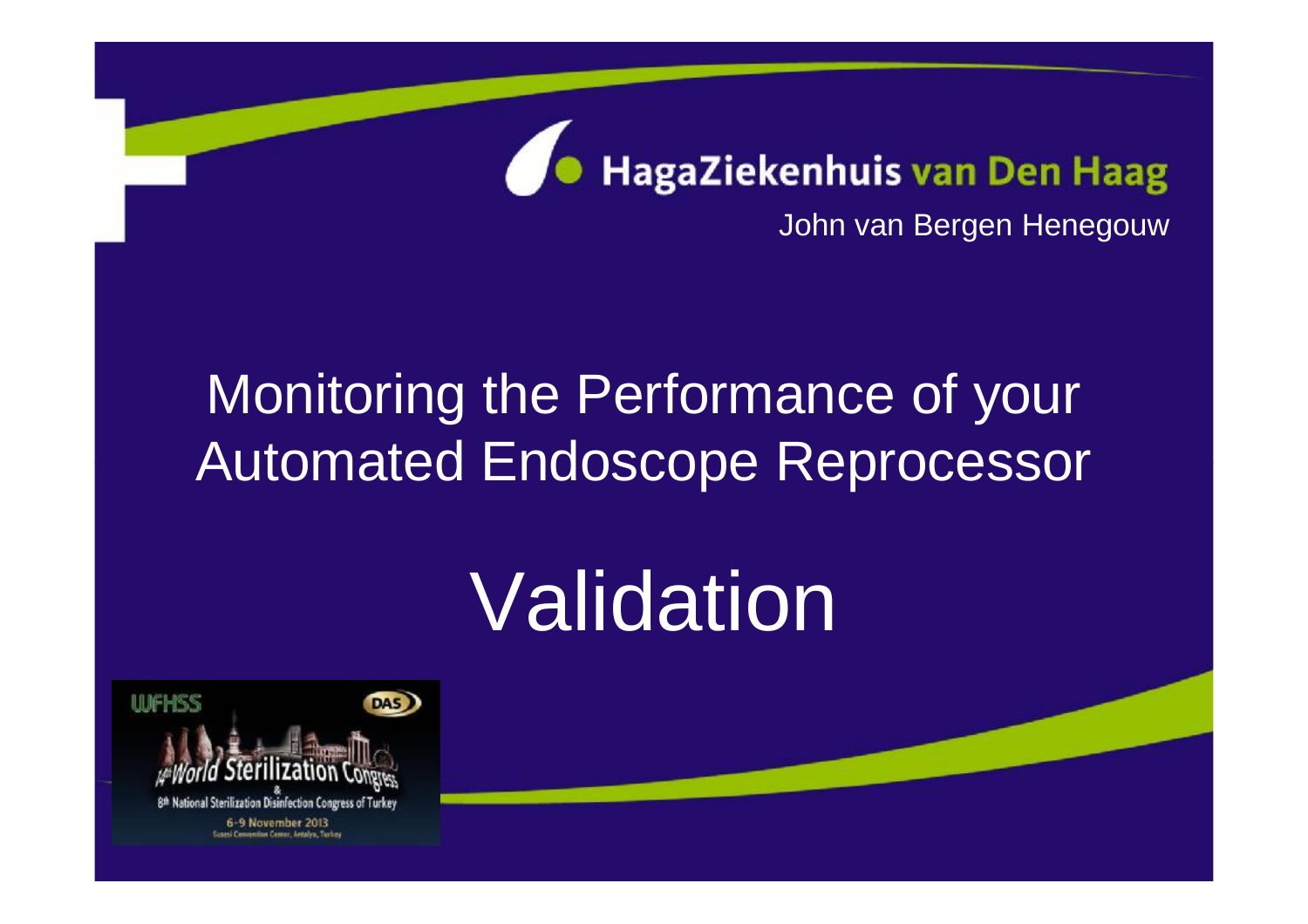### Validation of AERs

## Contents:

- 1. History of validation in the Haga Hospital
- 2. Guidelines
- 3. Annual technical validation
- 4. Quarterly performance tests
- 5. Results
- 6. Discussion / questions

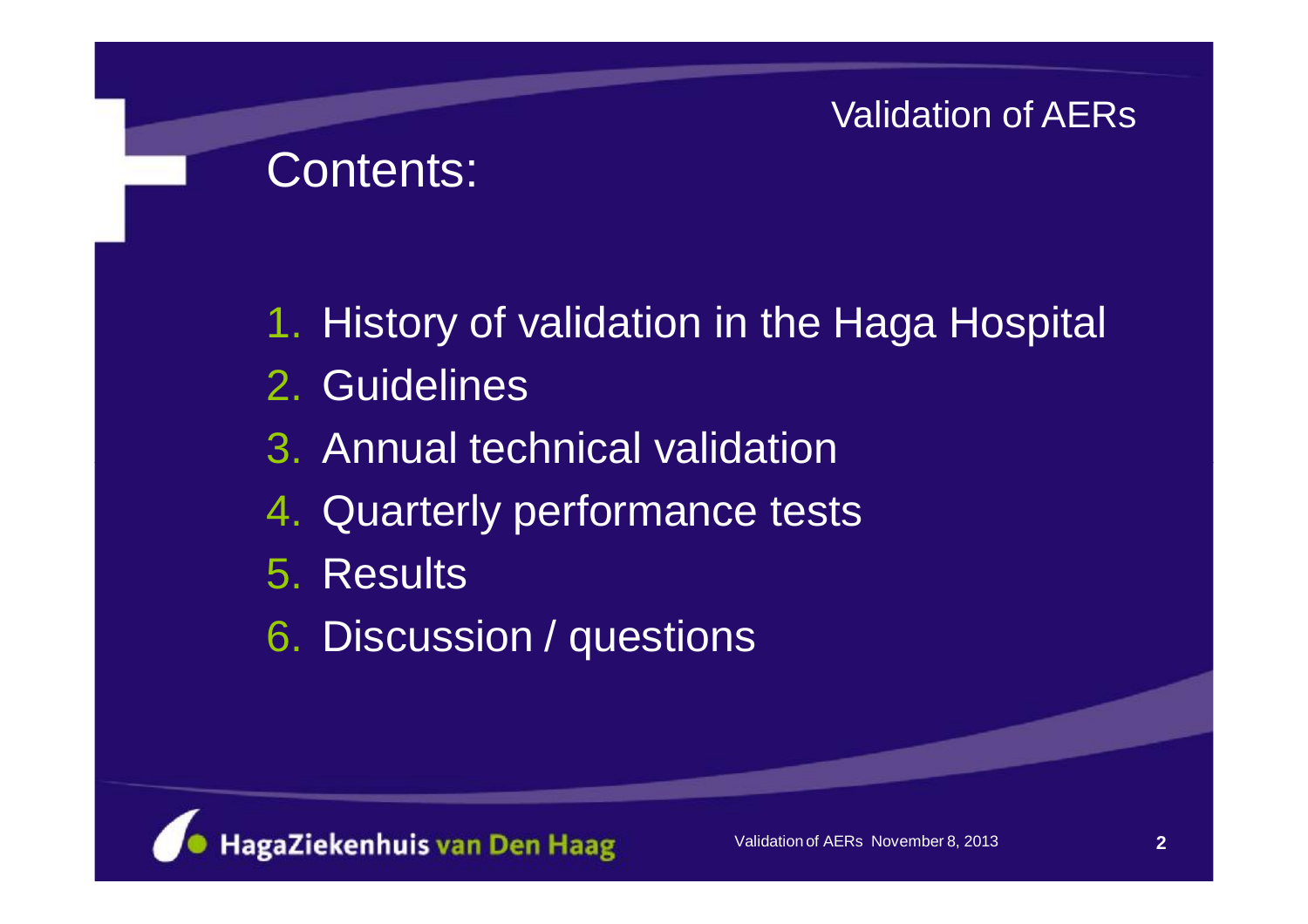## History:



• Technical support in the hospital deals with maintenance and errors.



- The expert substantiates the requirements of SFERD and the experiences reported by validation technicians.
- Support for annual technical validation
- **Program of requirements**
- Managers of departments were informed of the costs, required time and investments

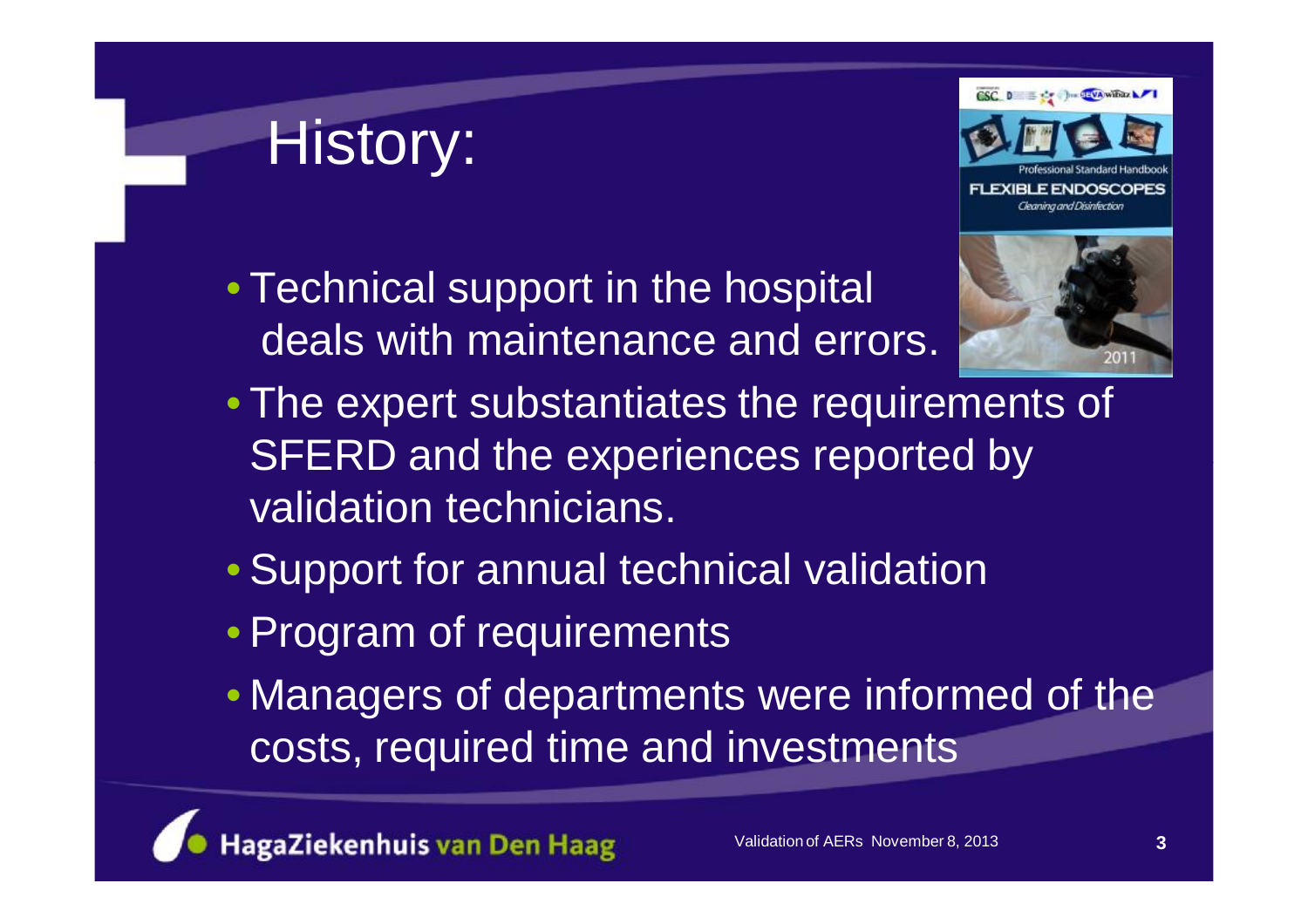## Monitoring of AERs according to ISO 15883-4

| <b>Measure</b>                                                                                                       | t purchase   | Monthly<br>Quarterly<br>Amually<br>Biennially<br>Biennially<br>At incidents |              |          | After process-influencing<br><b>nterferences</b> | After maintenance | <b>Optional</b> |  |
|----------------------------------------------------------------------------------------------------------------------|--------------|-----------------------------------------------------------------------------|--------------|----------|--------------------------------------------------|-------------------|-----------------|--|
| <b>Technical validation</b>                                                                                          |              |                                                                             |              |          |                                                  |                   |                 |  |
| Verification of system specifications of AER                                                                         | $\mathsf{x}$ |                                                                             | $\mathsf{X}$ |          | $X^*$                                            | $X^*$             |                 |  |
| Verification of system specifications of drying<br>cabinet                                                           | $\mathsf{x}$ |                                                                             | $\mathsf{X}$ |          | $X^*$                                            | $X^*$             |                 |  |
| Inspection endoscopes                                                                                                | $\mathsf{x}$ |                                                                             | $\mathsf{X}$ |          |                                                  |                   |                 |  |
| Check if new and loan endoscopes can be<br>loaded<br><b>AER</b><br>cabinet<br>drying<br>in<br>and<br>(compatibility) | X            |                                                                             |              |          |                                                  |                   |                 |  |
| Process controls                                                                                                     |              |                                                                             |              |          |                                                  |                   |                 |  |
| Channel monitoring test with dummy scope                                                                             | X            | $\mathsf{x}$                                                                |              |          |                                                  |                   |                 |  |
| Channel connection monitoring test                                                                                   | X            | X                                                                           |              |          |                                                  |                   |                 |  |
| Check the channel separators                                                                                         | X            |                                                                             | $\mathsf{x}$ |          |                                                  |                   |                 |  |
| Check the connectors                                                                                                 | X            |                                                                             | X            |          |                                                  |                   |                 |  |
| Process control test with dummy endoscope                                                                            | X            | X                                                                           |              | $\times$ | X                                                | X                 |                 |  |
| Check the cleanliness of the exterior of the<br>endoscopes                                                           | X            |                                                                             |              |          |                                                  |                   | $X^*$           |  |

### **Annually**

- Verification of system specifications(technical) Quarterly tests
- Cleaning performance
- Disconnection alarm
- Blockage alarm
- **Microbiology**

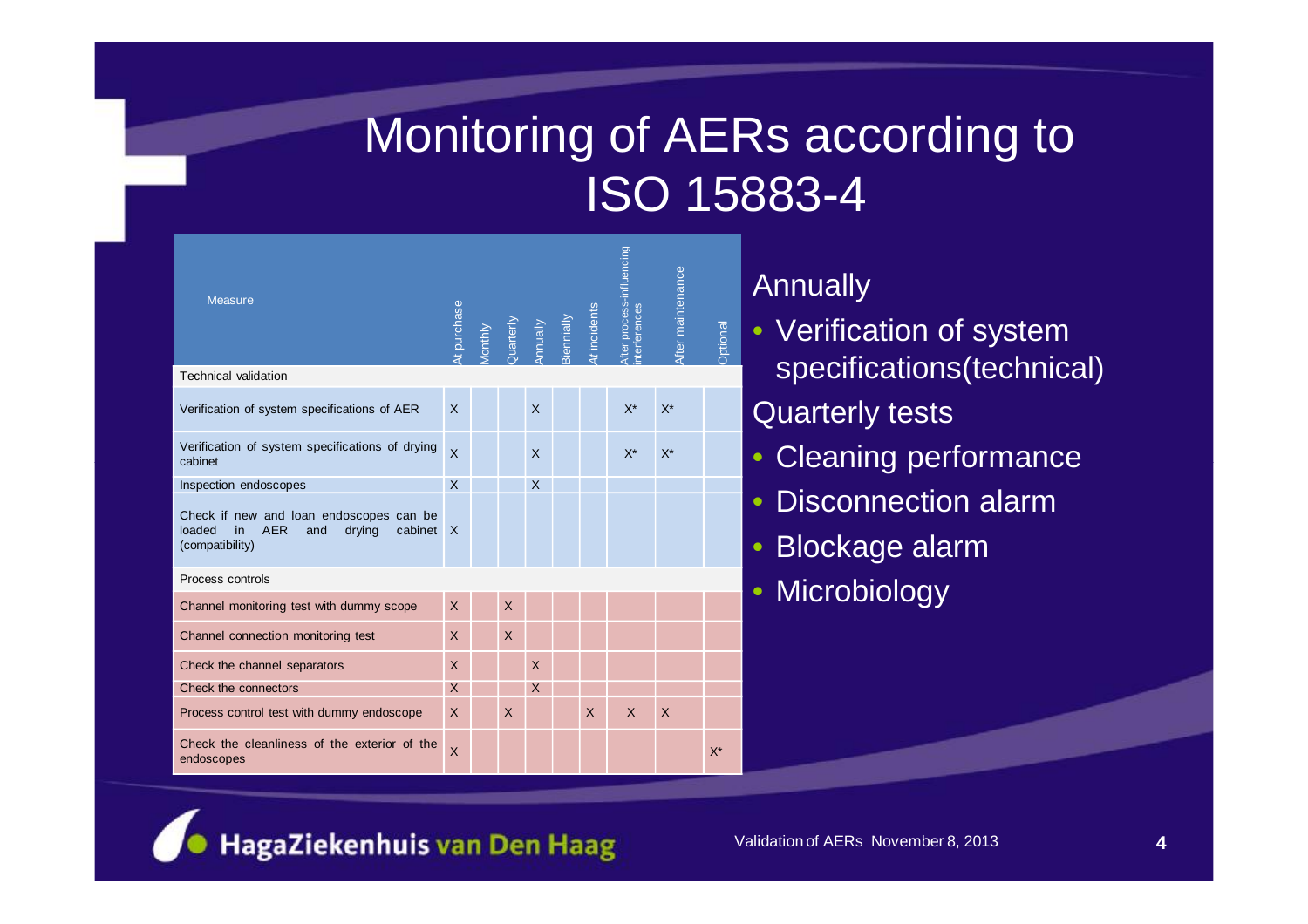## Program of requirements (1):

- Verification that specifications of the AER are met
- Verification that reprocessing programs are still the same (process)
- Assessment of proper doses of cleaning and disinfection chemistry
- Efficacy of the cleaning and disinfection must be proven. Applied chemistry must be used at the proper concentration and at the proper temperature.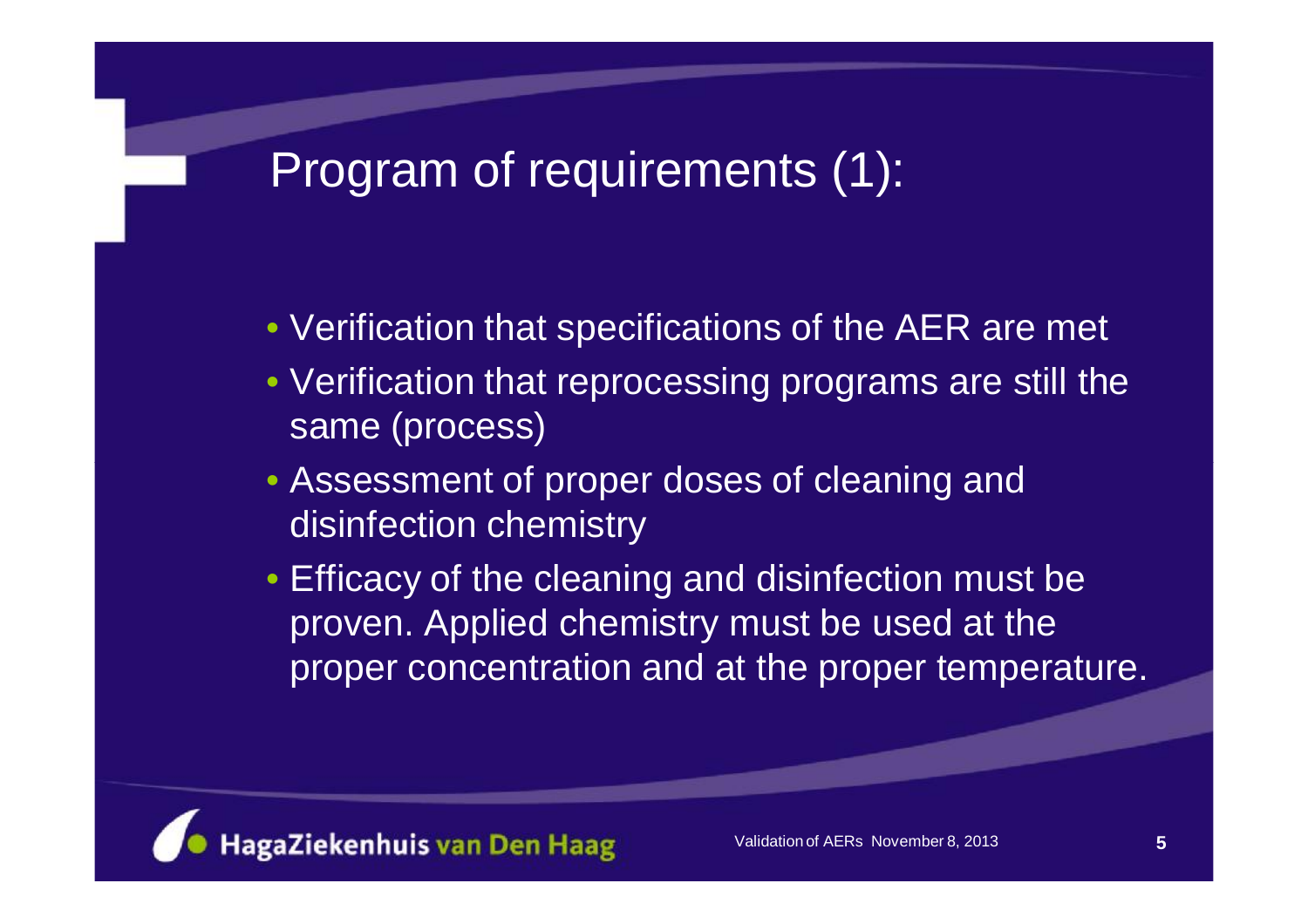## Program of requirements (2):

- Results of temperature tests at the front and the back of the endoscope, and at several locations in the AER
- Controls of standard safety specifications, depending on the type or brand of the AER
	- interruption of the process
	- documentation of the efficacy
	- multiple technical specifications
	- inspection of damage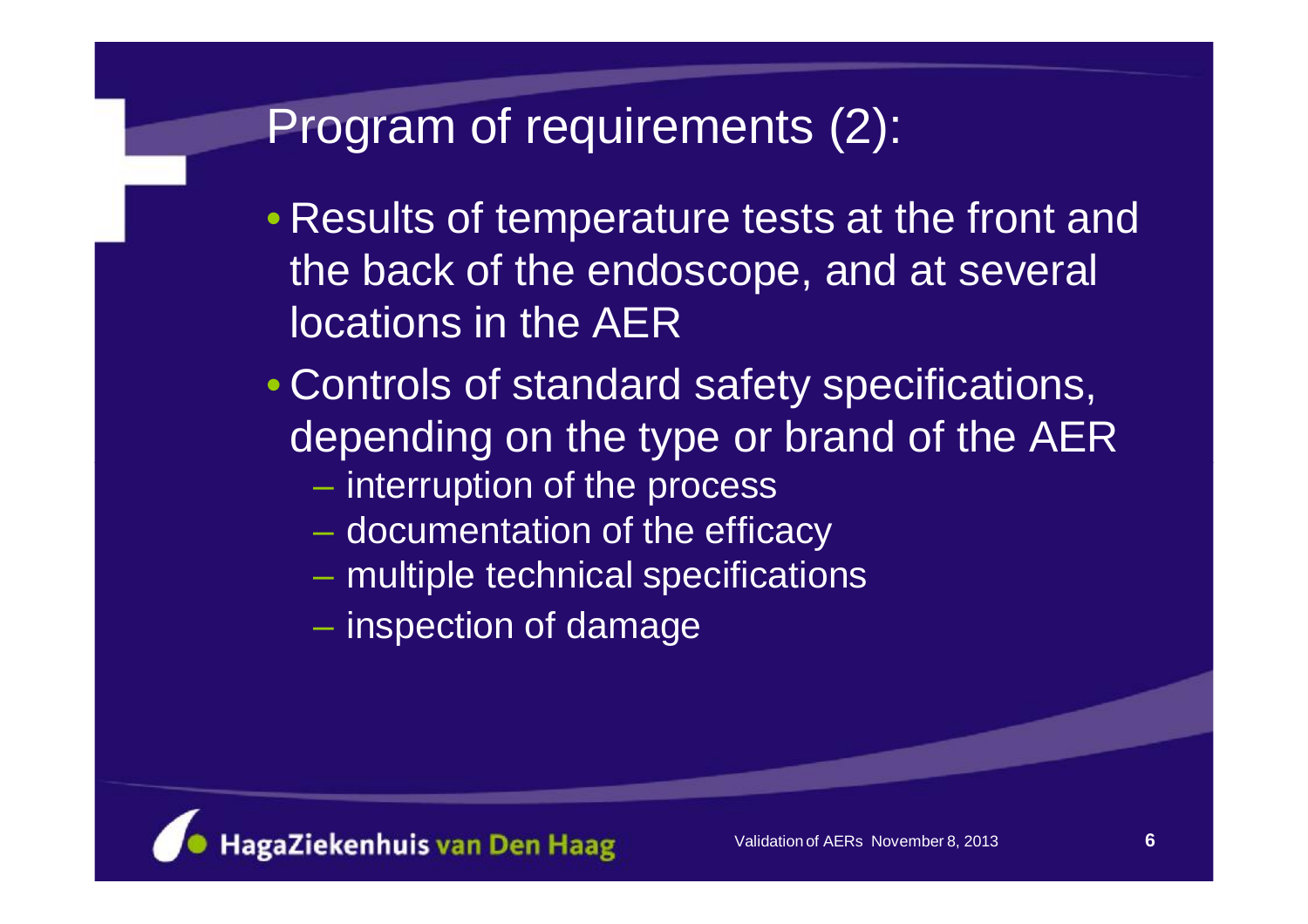## Demands on the validation technician(1):

### Assume that:

- Procedures will be well thought out and will be carried out safely:
	- –No modifications to the hardware of AERs shall be made while carrying out measurements, tests or inspections. Sensors, wiring, piping or other permanent or temporary connections shall not be damaged or changed.

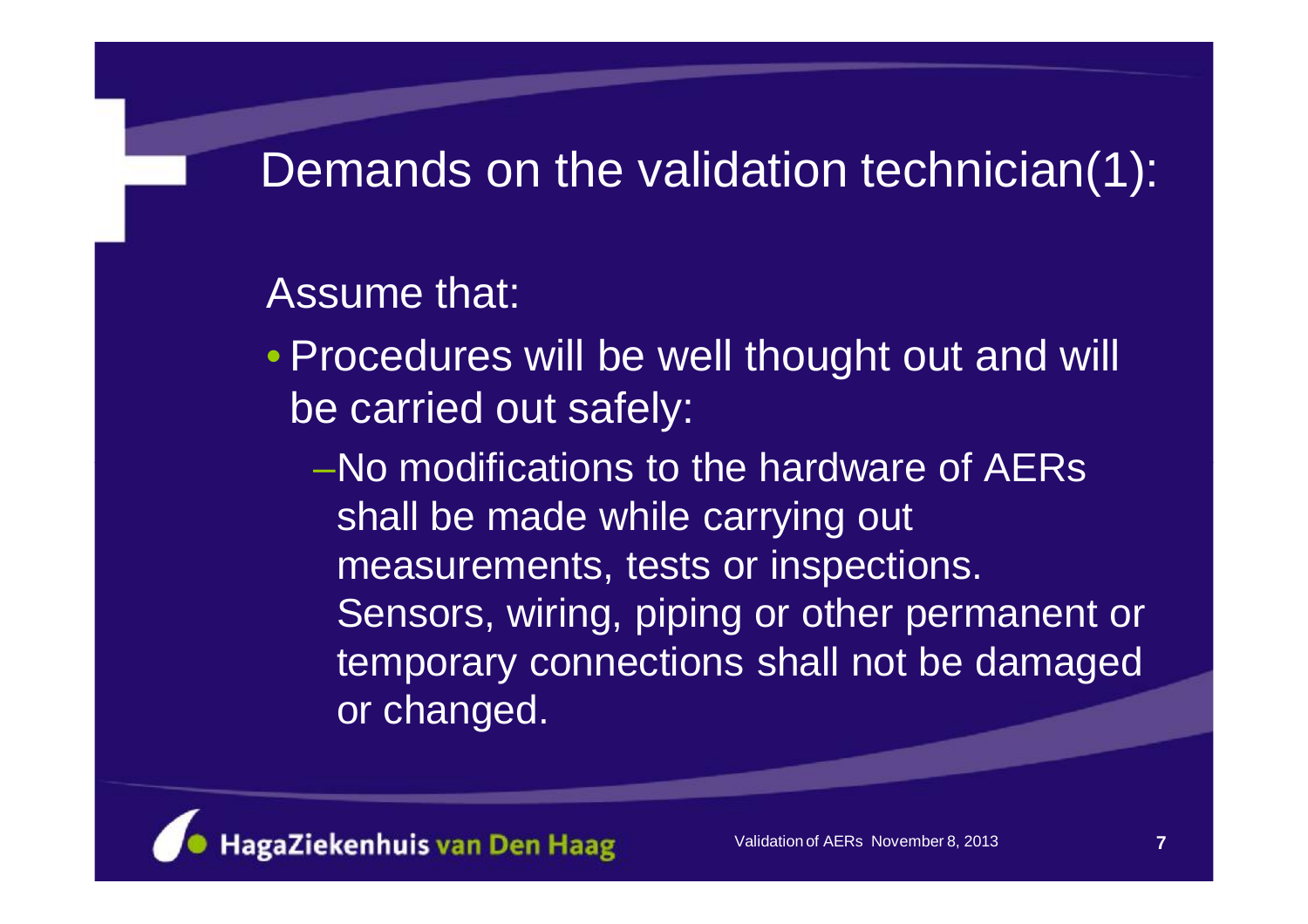### Demands on the validation technician(2):

- –Technician performing measurements, tests and inspections must be demonstrably competent and specially trained. The individual must be familiar with the design, construction, use and maintenance of the specific type of AER. The starting points of the validation are always specified by the manufacturer.
- –Taking into account current legislation, standards, guidelines etc. the authorities demand that procedures will be carried out demonstrably safe.

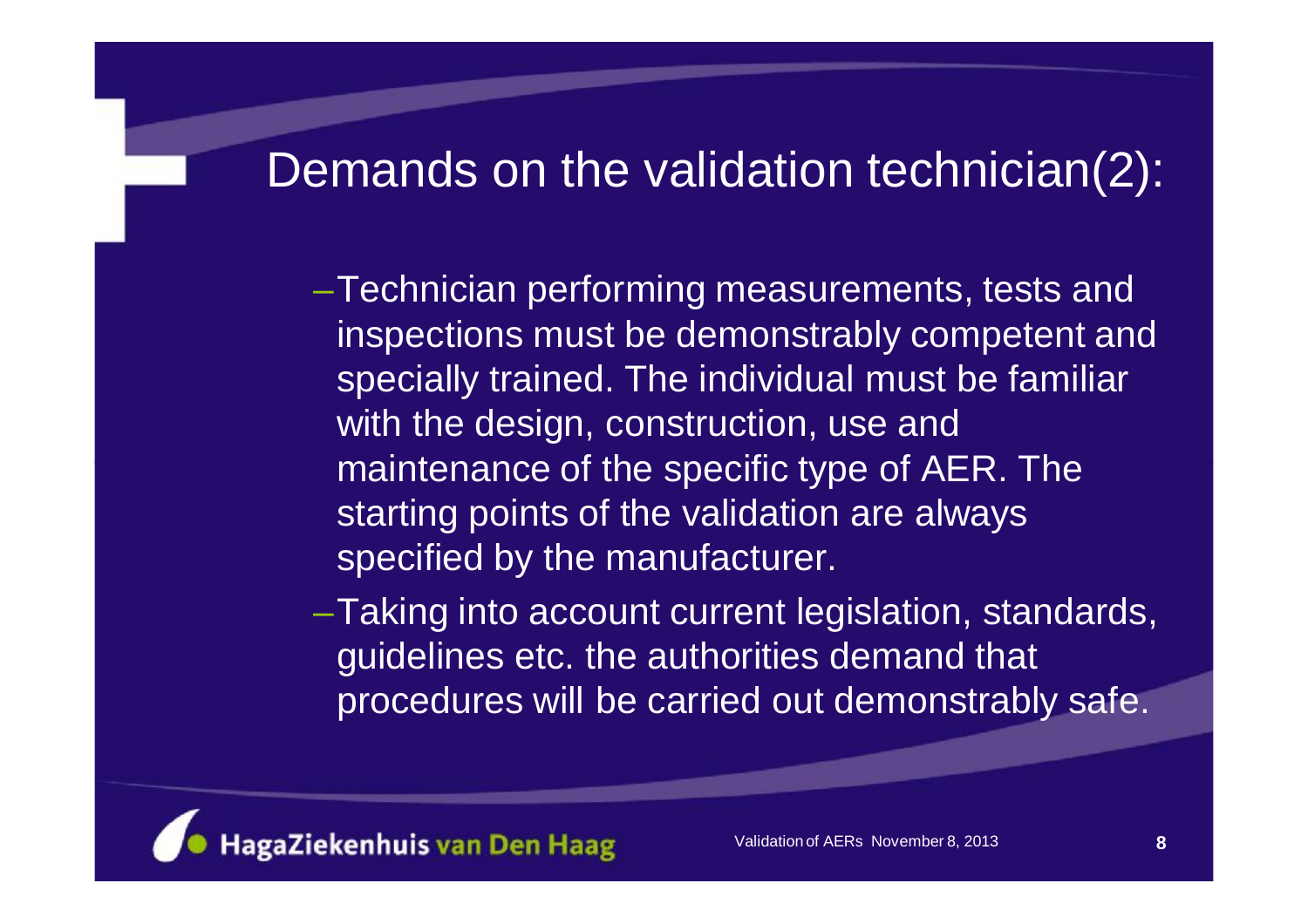## Assignment to the validation technician:

Programs that are validated:

- Reprocessing process "Normal Program"
- Thermal self-disinfection program
- Temperature measurement in the chamber and at safe, accessible locations of the water supply port and the water drain location using the surrogate endoscope with temperature probes at several locations in the AER.
- Technical report of results must be provided digitally and as hard copy.

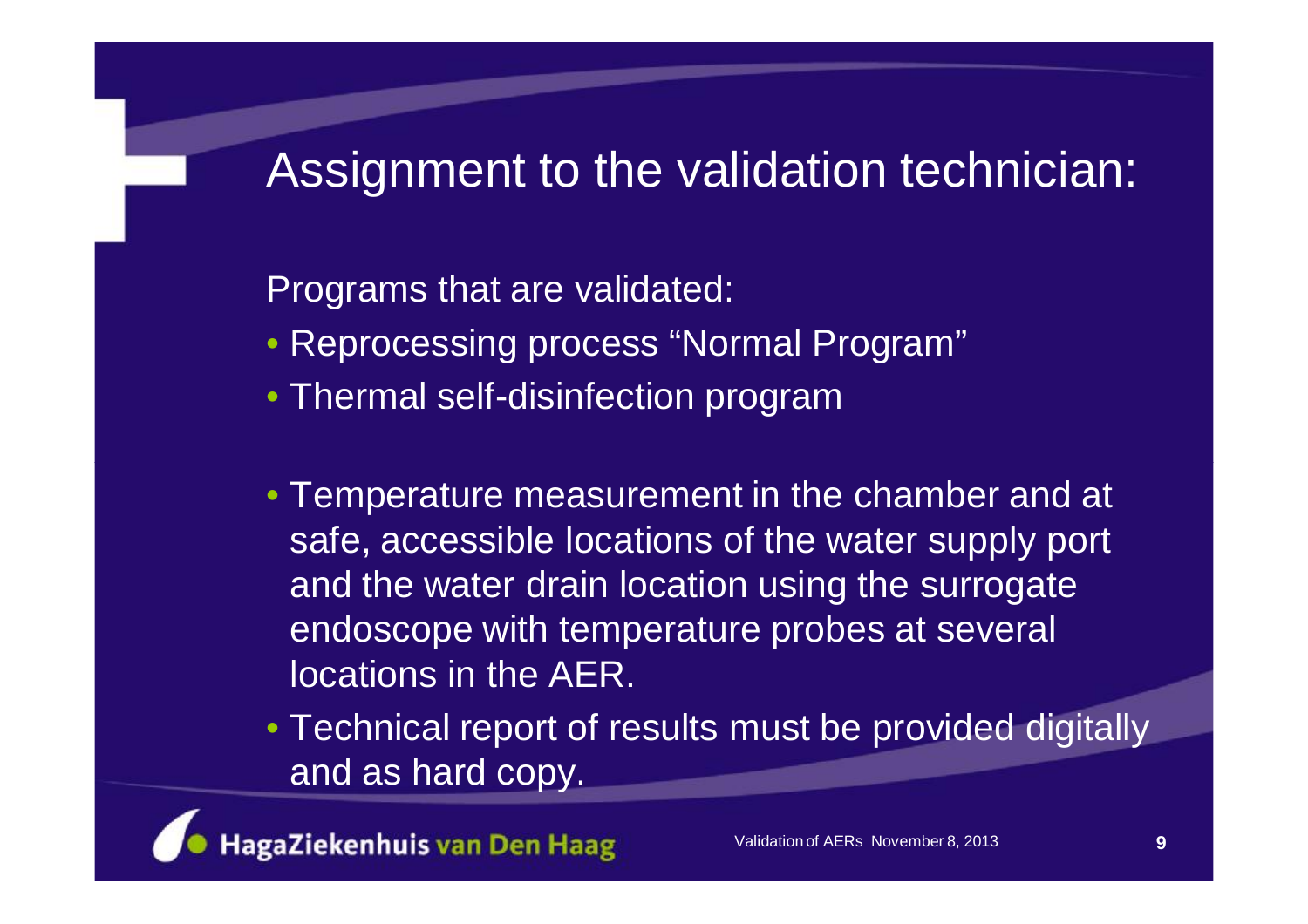## Test for validation

- **Technical validation by a company**
- **Quarterly performance tests by the disinfection departments**
	- –Cleaning performance
	- –Disconnection alarm
	- –Blockage alarm
	- –Microbiology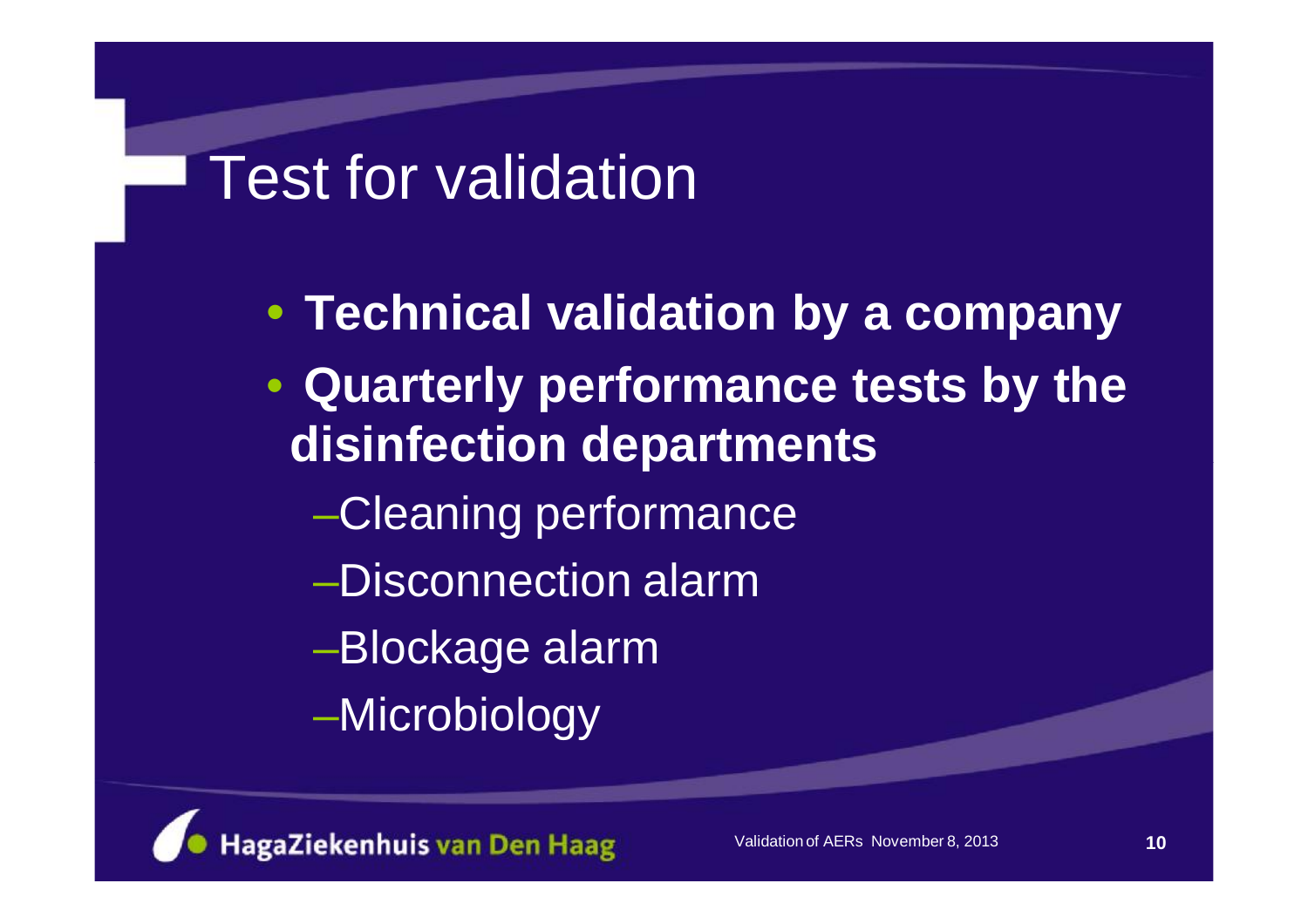### Technical validation:

- Technical performance: measurements, tests and inspections
	- Temperature tests using a surrogate endoscope
	- Assessment of the timing and adequate chemistry decline during the process
	- Assessment of the normal and the self-disinfection programs





The surrogate endoscope



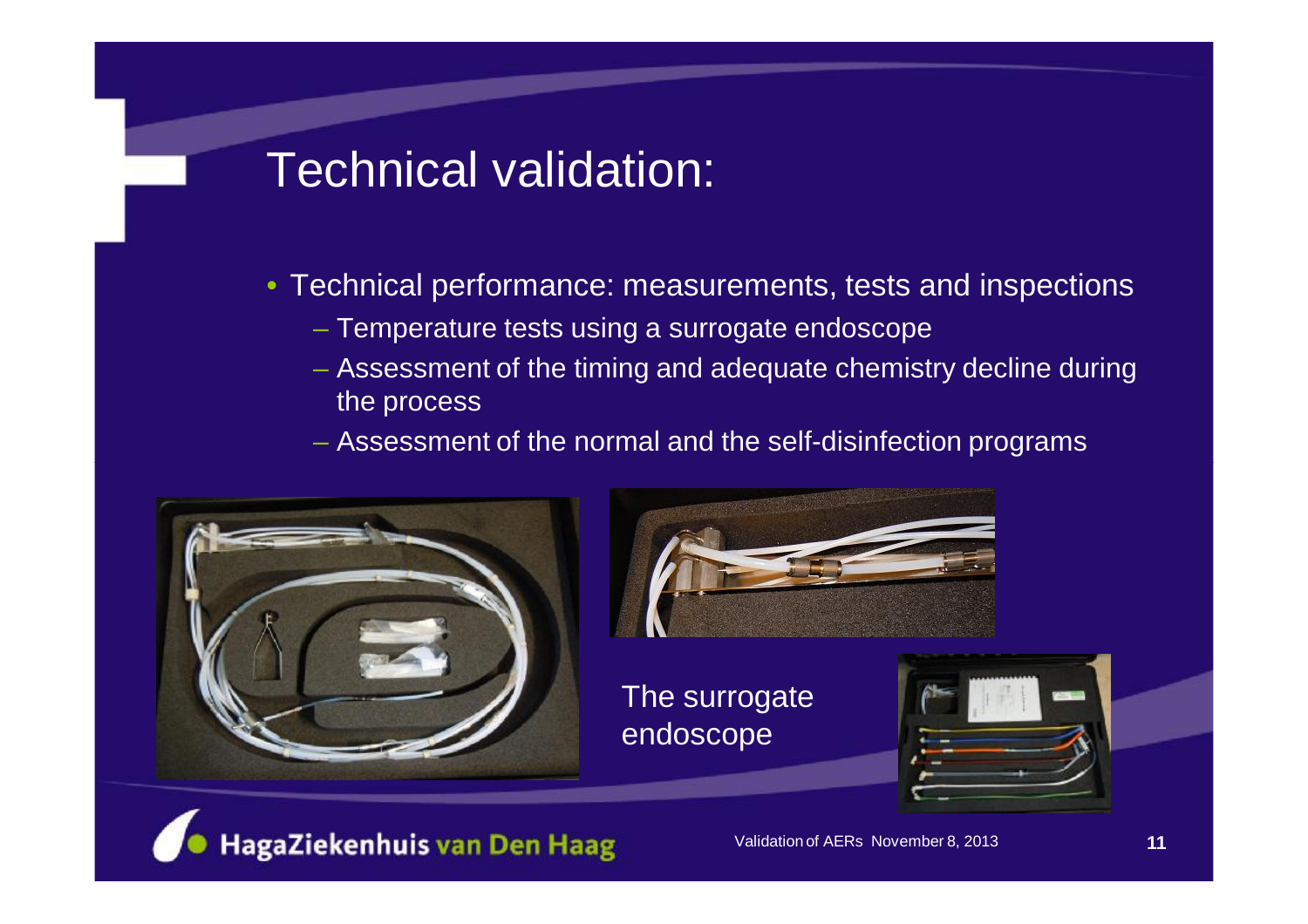

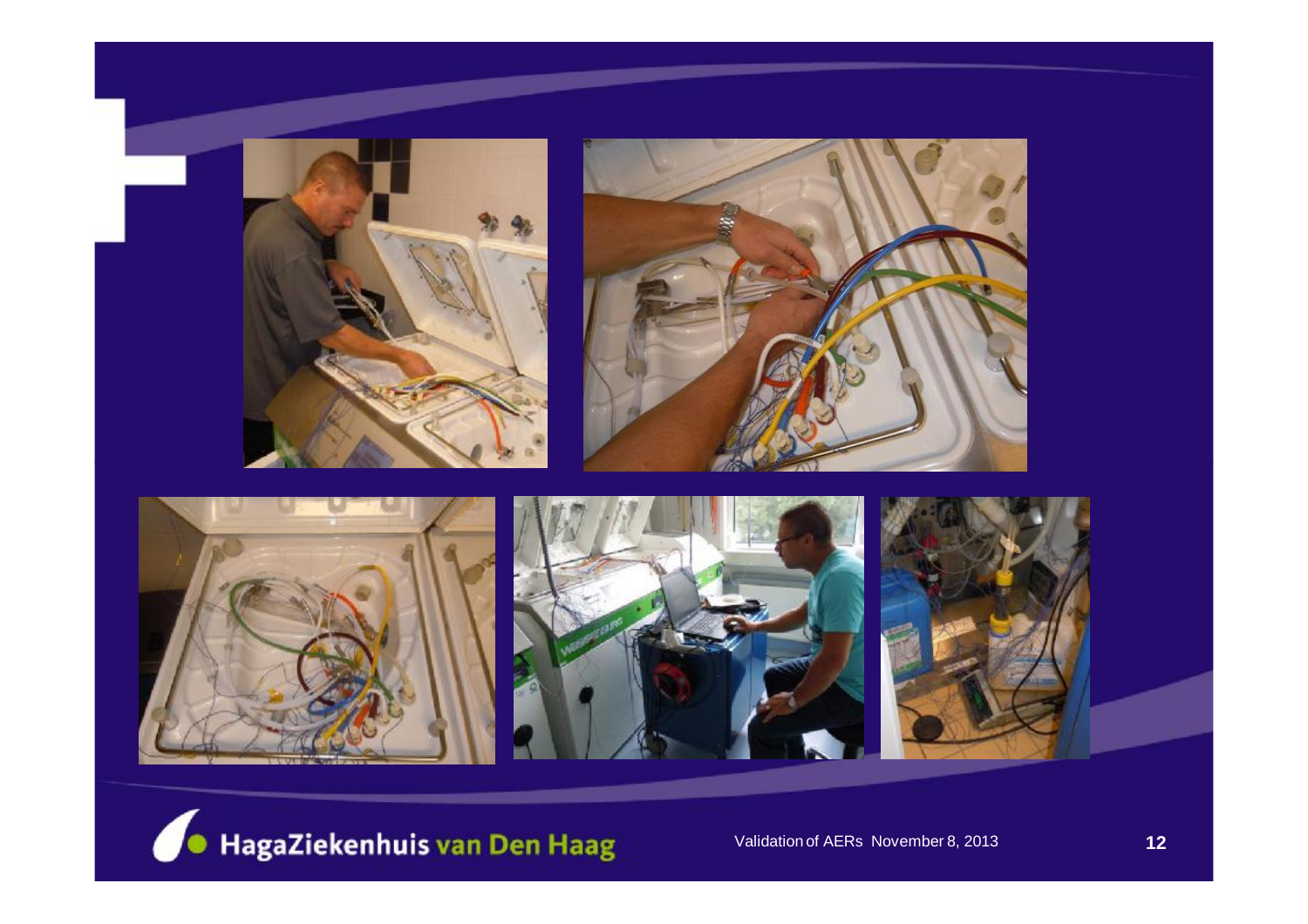### The validation report: Technical validation

#### 7. Kalibratie thermoloppels Thermoloppeiset : 000003

15

HagaZiekenhuis van Den Haag

|        | <b><i><u>PERSONAL PROPERTY</u></i></b> |
|--------|----------------------------------------|
|        |                                        |
|        |                                        |
|        |                                        |
|        |                                        |
|        |                                        |
|        |                                        |
|        |                                        |
|        |                                        |
|        |                                        |
|        |                                        |
|        |                                        |
|        |                                        |
|        |                                        |
|        |                                        |
|        |                                        |
|        |                                        |
|        |                                        |
|        |                                        |
|        |                                        |
|        |                                        |
|        |                                        |
|        |                                        |
|        |                                        |
|        |                                        |
|        |                                        |
|        |                                        |
|        |                                        |
|        |                                        |
|        |                                        |
|        |                                        |
|        |                                        |
|        |                                        |
|        |                                        |
|        |                                        |
|        |                                        |
|        |                                        |
|        |                                        |
|        |                                        |
|        |                                        |
|        |                                        |
| a      |                                        |
|        | ÷.                                     |
|        |                                        |
|        |                                        |
|        |                                        |
|        |                                        |
|        |                                        |
|        |                                        |
|        |                                        |
|        |                                        |
|        |                                        |
|        |                                        |
|        |                                        |
|        |                                        |
|        |                                        |
|        |                                        |
|        |                                        |
|        |                                        |
|        |                                        |
|        |                                        |
|        |                                        |
|        |                                        |
|        |                                        |
|        |                                        |
|        |                                        |
|        |                                        |
|        |                                        |
| Ē<br>E |                                        |
|        |                                        |
|        |                                        |
|        |                                        |
|        |                                        |
|        |                                        |
|        |                                        |
|        |                                        |
|        |                                        |

| <b>LEASE RECORD PRODUCTS</b><br>Mating<br>Metine | 12.022.287.2<br>÷                     | 101 (820120905b.cal)<br>102 (fk2012/906n.cal)        |                           |              |
|--------------------------------------------------|---------------------------------------|------------------------------------------------------|---------------------------|--------------|
|                                                  |                                       | Vergelijking kalibraties in gebied: 35.4 - 100-0 °C. |                           |              |
|                                                  | Standcord deviaties in <sup>4</sup> C |                                                      | Verschil in "C(102 - 101) |              |
| Thermo-<br>koppeli                               | Meting 101                            | Meting 102                                           | bii 35.4 °C               | bii 100.0 °C |
| I                                                | 0.07                                  | 0.14                                                 | $-0.01$                   | $-0.05$      |
| 2                                                | 0.10                                  | 0.16                                                 | 0.31                      | 0.06         |
| ż                                                | 0.17                                  | 0.14                                                 | 0.07                      | 0.15         |
|                                                  | 6.11                                  | 0.09                                                 | $-0.13$                   | $-0.03$      |
| $\frac{4}{5}$                                    | 6.14                                  | 0.07                                                 | $-0.00$                   | 0.05         |
| $\frac{6}{7}$                                    | 0.10.                                 | 0.12                                                 | $-0.02$                   | 0.01         |
|                                                  | 0.09                                  | 0.16                                                 | $-0.11$                   | $-0.07$      |
| s s                                              | 0.12                                  | 0.31                                                 | 0.23                      | 0.17         |
|                                                  | 0.09                                  | 0.15                                                 | 0.07                      | -0.01        |
| 10                                               | 0.09                                  | 0.34                                                 | 0.13                      | 0.07         |
| 11                                               | 0.19                                  | 0.07                                                 | $-0.07$                   | 0.07         |
| $12^{1}$                                         | 0.11                                  | 0.17                                                 | $-0.11$                   | $-0.09$      |
| 13                                               | 0.08                                  | 0.01                                                 | $-0.21$                   | $-0.14$      |
| 14                                               | 0.05                                  | 0.11                                                 | 0.03                      | 0.02         |

 $-0.09$ <br> $-0.26$ 0.06  $0.10$  $-0.02$  $0.06$ 0.07  $-0.21$ 

la onderstaande afbookling zijn de verschillen grafisch weergegeven.

Hard Copy And **Digitally** 



| teting | Programma en belading                        | Datum      |
|--------|----------------------------------------------|------------|
| 10     | Kalibratic thermokoppelset                   | 05-09-2012 |
| 62     | Kalibratic thermoloppelset                   | 06-09-2012 |
| 04     | programma normaal leeg links                 | 06-09-2012 |
| 07     | programma thermische desinfectic leeg links  | 06-09-2012 |
| Úß.    | programma normaal leeg rechts.               | 06-09-2012 |
| 11     | programma thermische desinfectie leeg rechts | 06-09-2012 |
| 06     | Programma normaal beladen links              | 06-09-2012 |
| ΠB     | Programma normaal beladen rechts             | 06-09-2012 |

#### Samenvatting

Op 05-06-2012 en 06-09-2012 werd een validatieonderzoek verricht naar de was- en desinfectieprocessen, uitgevoerd met endoscopendesinfector ar. 7450 opgesteld in de afdeling Urologie van het HAGA sportlaan te Den Haag.

#### Het onderzoek bestond uit de volgende onderdelen:

Technische controle van de endoscopendesinfector,

- rectmissene controls van oe ennoscopennessinteetar;<br>Validatie van de was- en desimbetiegencessem op de onderdelen proces temperatuur, proces tijd<br>en desering van reinigings- en desimbetiemiddelen;

Rapportage

#### Conclusie per proces

| Meting | Programma en belading                        | Toetsing<br>volgens | Voldoct |
|--------|----------------------------------------------|---------------------|---------|
| 004    | programma nonmaal leeg links                 | ISO-15883-4         | - 64    |
| $-007$ | programma thermische desinfectie loeg links  | ISO-15883-4         | ū       |
| 008    | programma normaal leeg rechts                | 150-15883-4         | 33      |
| 011    | programma thermische desinfectie leeg rechts | ISO-15883-4         | j3      |
| 006    | Programma normaal beladen links              | ISO-15883-4         | 13      |
| 010    | Programma normaal beladen rechts             | ISO-15883-4         | jū.     |

Conclusie instrumentarium

| Instrumen          | Toetsing<br>volgens | Voldoet |
|--------------------|---------------------|---------|
| Temperatuurdisplay | ISO15883-1          | JЯ      |

Conclusie chemicaliëndosering

De gedoseerde hoeveelheid chemicaliën is in overeenstemming met de gewenste hoeveelheden

Wij adviseren u de volgende validatie plaats te doen vinden in september 2013, of eerder indien procesbeinvloedende wijzigingen zijn aangebracht.





Meding 017: Detail desinfectiefuse programma thermische desinfectie long links



#### Validation of AERs November 8, 2013 **13**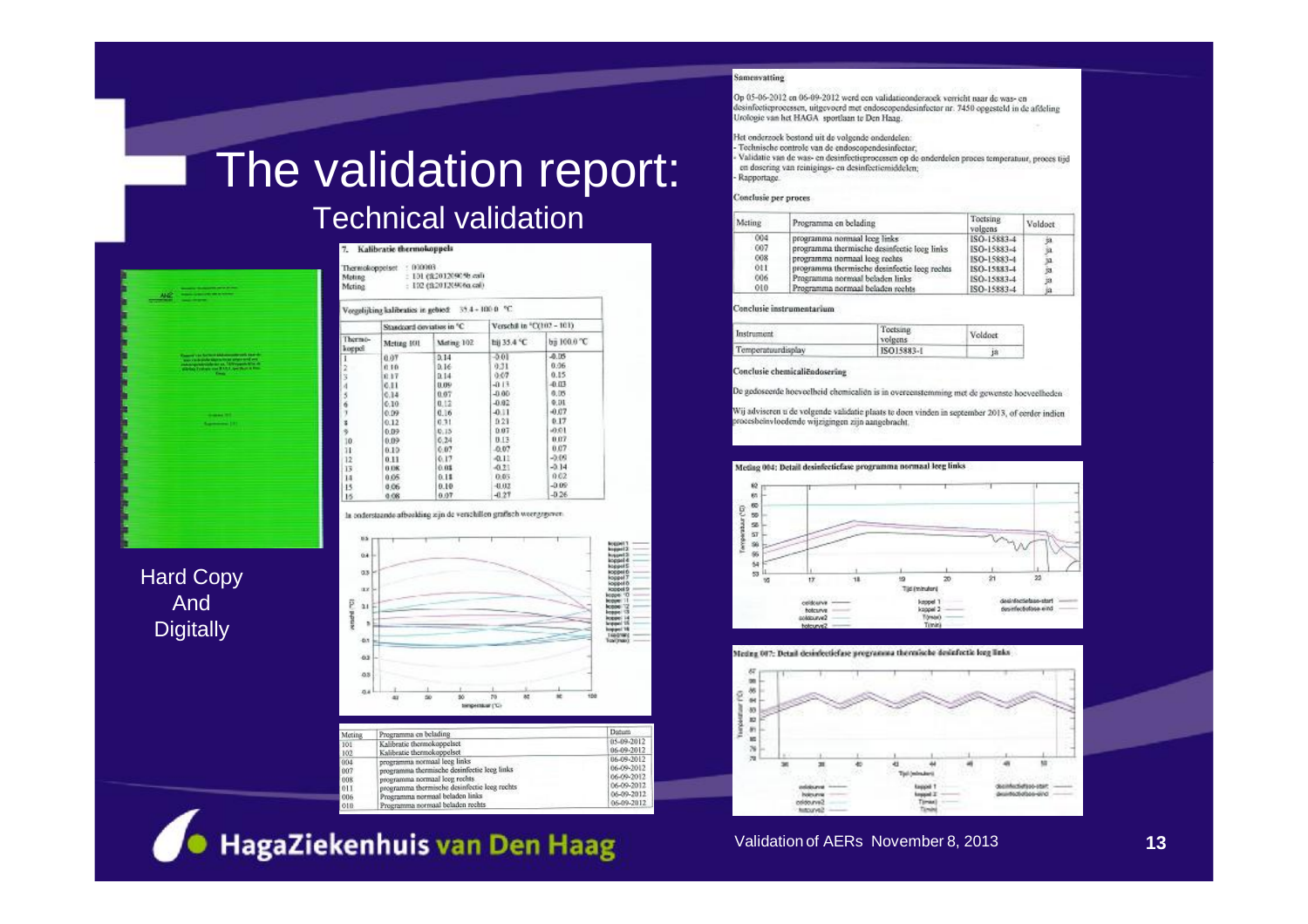## Performance tests; quarterly Process control by members of departments

**Disconnection alarm Blockage alarm Cleaning performance**







Disconnection test



Blockage test





Test soil from Brown according to ISO 15883-5



HagaZiekenhuis van Den Haag

Validation of AERs November 8, 2013 **14**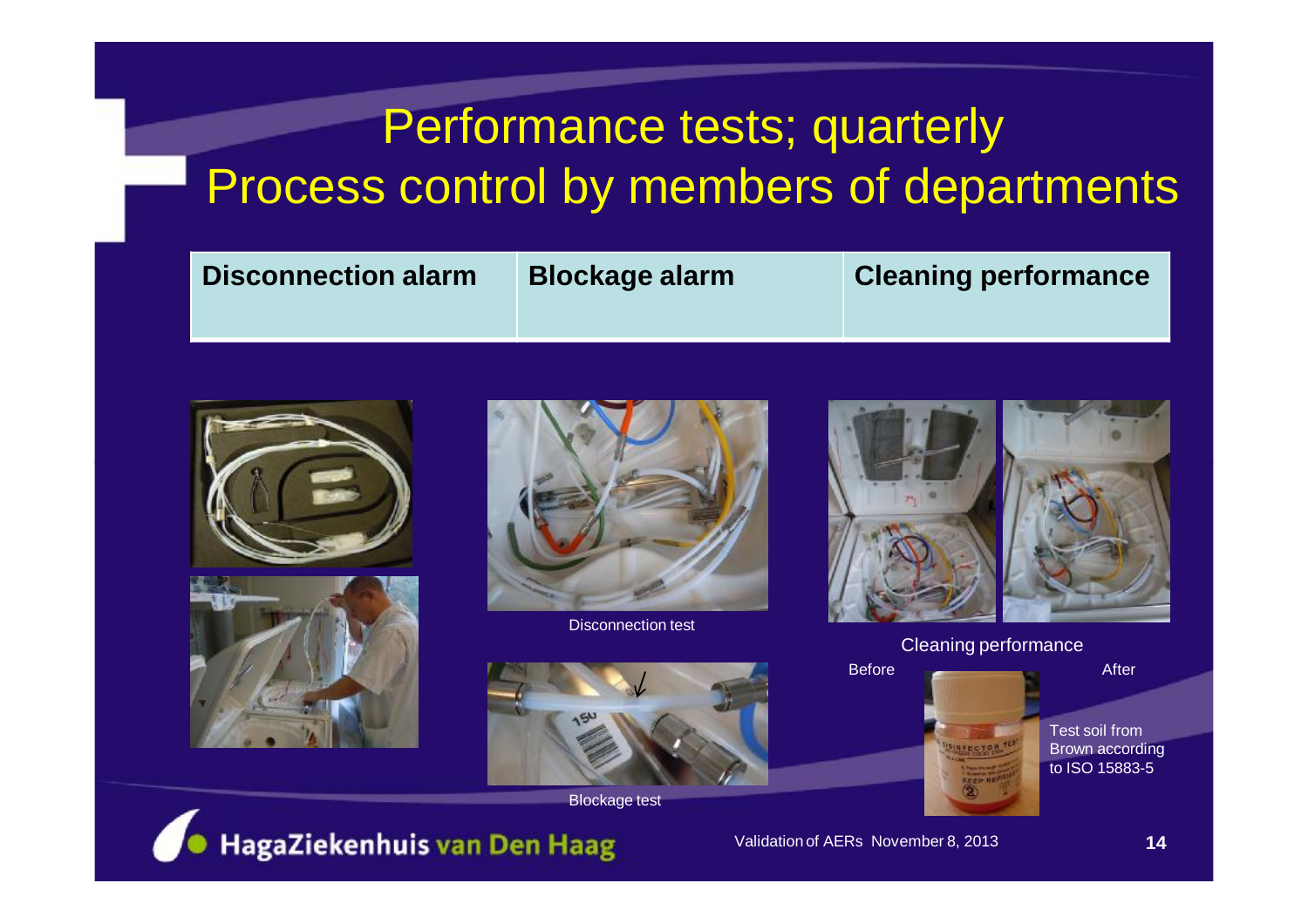comes designations (AS 60) Videling: VID, Societie apring: IE (neueri 2011)

|                 | <b>HIS FARLY</b>     | <b>Kas</b>      | prout                             |           | Medal capetrain    | UNADERWAY                                                          |
|-----------------|----------------------|-----------------|-----------------------------------|-----------|--------------------|--------------------------------------------------------------------|
|                 | 1.0000               | <b>BACMI</b>    | <b>RIGHTERS</b>                   | а         | 1,964              | <b>CFUK BOILGER &amp; Dr BOBB</b>                                  |
|                 | 2/Bibliott           | <b>INCM3</b>    | <b>Biolitace</b>                  | a         | 7.900-228 pm       | DRUCK ROCKER & THI BOWE                                            |
|                 | 41659016             | ROCM1           | <b>Hotagow</b>                    | a         | 7.900.000am        | <b>DRUK Bangall is to boost</b>                                    |
|                 | 4064140              | <b>BACMT</b>    | 810430-04                         | ×         | 7 Vol. 5. Base     | <b>DRUG REPORT &amp; TA BOAS</b>                                   |
|                 | $S$ $S$ dates        | <b>Bacter</b>   | <b>Bothsde</b>                    | ×         | 7 Mills Stillians  | Druik kanoal 5 to hood                                             |
| z               | <b>Elgress</b>       | <b>Girler</b>   | <b>Rinddia for</b>                | ×         | T wint 178 per     | Tred barred Ste level                                              |
|                 | T(Insera)            | <b>Barbie</b>   | <b><i><u>Mind-leaving</u></i></b> | ×         | E. wie             | Don Yumani 1 (undekanthaan)                                        |
| ٠               | 1 (gual)             | <b>Barriott</b> | <b>Discountraction</b>            | ja.       | 5. min.            | Discriptment Tue A.                                                |
|                 | 7 (Informal)         | Renking         | <b>Electrometric</b>              | ×         | <b>E.</b> when     | Don't intranel 7                                                   |
| m               | 10mmml               | <b>Berkey</b>   | Discountraction                   | <b>SE</b> | <b>Business</b>    | Direct insuranced 1                                                |
| 17              | <b>Gilbeand</b>      | <b>Barbis</b>   | Disconnection                     | ×         | <b>T. wie</b>      | Der Tursal 140                                                     |
| <b>I3</b>       | <b>Killed</b>        | <b>Barriers</b> | Discountraction                   | ja.       | 5. min             | Discriptional 1                                                    |
| u               | <b>Edgewort</b>      | <b>Barbin</b>   | Discountschie                     | ×         | 5. min.            | They increased it.                                                 |
| 14              | <b>Tilmsson</b>      | <b>Basico</b>   | Disconvenier                      | <b>is</b> | <b>Similar</b>     | Dies Kansas 3                                                      |
| 18              | <b>Schesen</b>       | <b>Resides</b>  | Disservanile                      | ×         |                    | Industryplaced status deals                                        |
| 1st             | <b>Informati</b>     | Reshts          | Lekhage                           | is.       |                    | Droite of continuously or growth                                   |
| ET.             | 1 fewel              | Letter          | <b>Bisklands</b>                  | ju.       | Train, 430 aux     | Druik harvaul 1 to bong                                            |
| и               | 200000               | Lider           | atlade                            | ъ         | Training Schlassen | Druk kannot 2 to house                                             |
| в               | 2-leasure            | щ               | Baltiste                          | 亩         | Total, Lillians    | Druk kanool 9 to boog                                              |
| ≅               | dilland              | Exko            | <b>Button</b>                     | ъ         | T With STRees      | The in interested of the factory                                   |
| Σ               | South                | <b>Udka</b>     | <b>Button</b>                     | ъ         | Train, Editors     | Druik kanool & to bood                                             |
| ਬ               | Edensen              | ш.              | <b>Bullets</b>                    | й         | Train trains       | Druk kannot & to hough                                             |
|                 | 7 Orrence            | the p           | <b>Bollade</b>                    | ×         | T selec            | <b>Dac Geneal Divisionariesed</b>                                  |
| ত               |                      |                 |                                   |           |                    |                                                                    |
| $^{34}$         | 1 Aprel              | Links           | Disabitationis                    | 'n        | C seles.           |                                                                    |
|                 |                      | Einks           |                                   |           | C sin.             |                                                                    |
| z<br>$^{\circ}$ | 2 (bigger)           | Links           | Disconnectie<br>Disconnection     |           | Creater.           | <b>Disc kensel I Mauw</b><br>Disc keyeel 3-orasie                  |
|                 | 3-learnied           | iletus          |                                   |           | C-solet            |                                                                    |
| Ø<br>ы          | <b>4-3-4-40</b>      | Links           | Disconnection                     |           | C-now              | Disc keineel 3 × 4 bruie                                           |
|                 | State                |                 | Disconnectie                      |           |                    | <b>DucksmeetSwit</b>                                               |
|                 | <b>Glareen</b>       | Links           | Disconnectie                      |           | 6.995              | Disc keer 1 goed on keer 6 groups<br>Dat kee 6 groot on ken 1 geel |
| ×<br>'n         | 70mmg<br><b>WANE</b> | Gold<br>Gold (  | Disconnection<br>Disconnection    | ۰         | 6 Min.             | Disc kereel 3 brain<br>Endicacogo konst siet og druk               |

Registration of all results in a report:

- disconnection alarms
- blockage alarms
- visual results of cleaning performance
- registration of the tested channel
- effect of the test (interruption of the program)
- alarm time
- the message given by the AER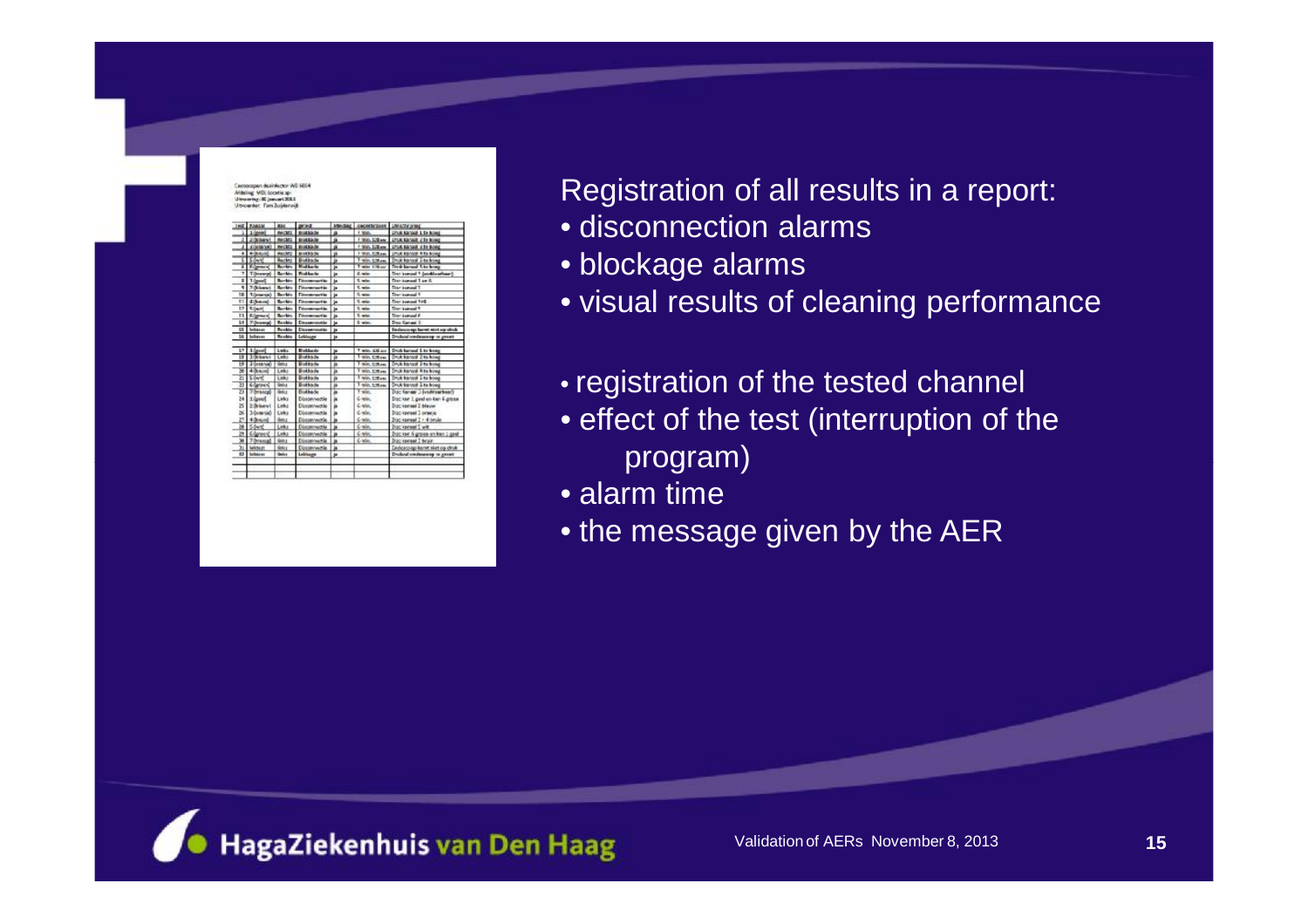## Microbiological Validation

- •Quarterly samples taken from the final rinse water
- Performance of growth tests by the hospital microbiology laboratory
- Support by experts on infection prevention
- •Documentation of the results of all tests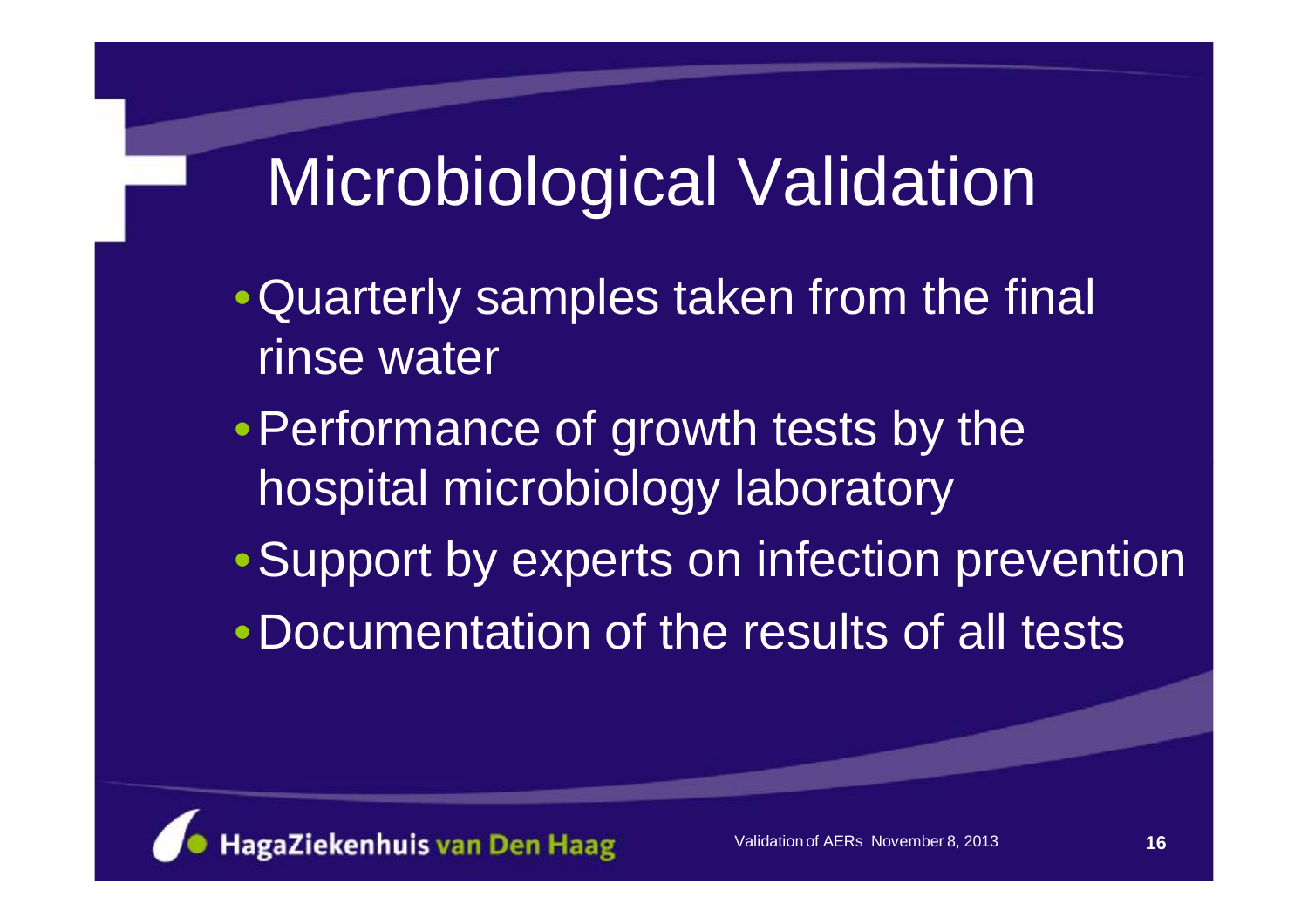## Experiences on validation of AERs

- According to ISO 15883 part 4 the procedure must be carried out
- The technical validation and the process controls are very time consuming
- Problems caused by the surrogate endoscope may interfere with the test
- 1 out of 5 AERs shows problems during the validation procedures
- The validation procedure as a whole can be considered as a useful activity.